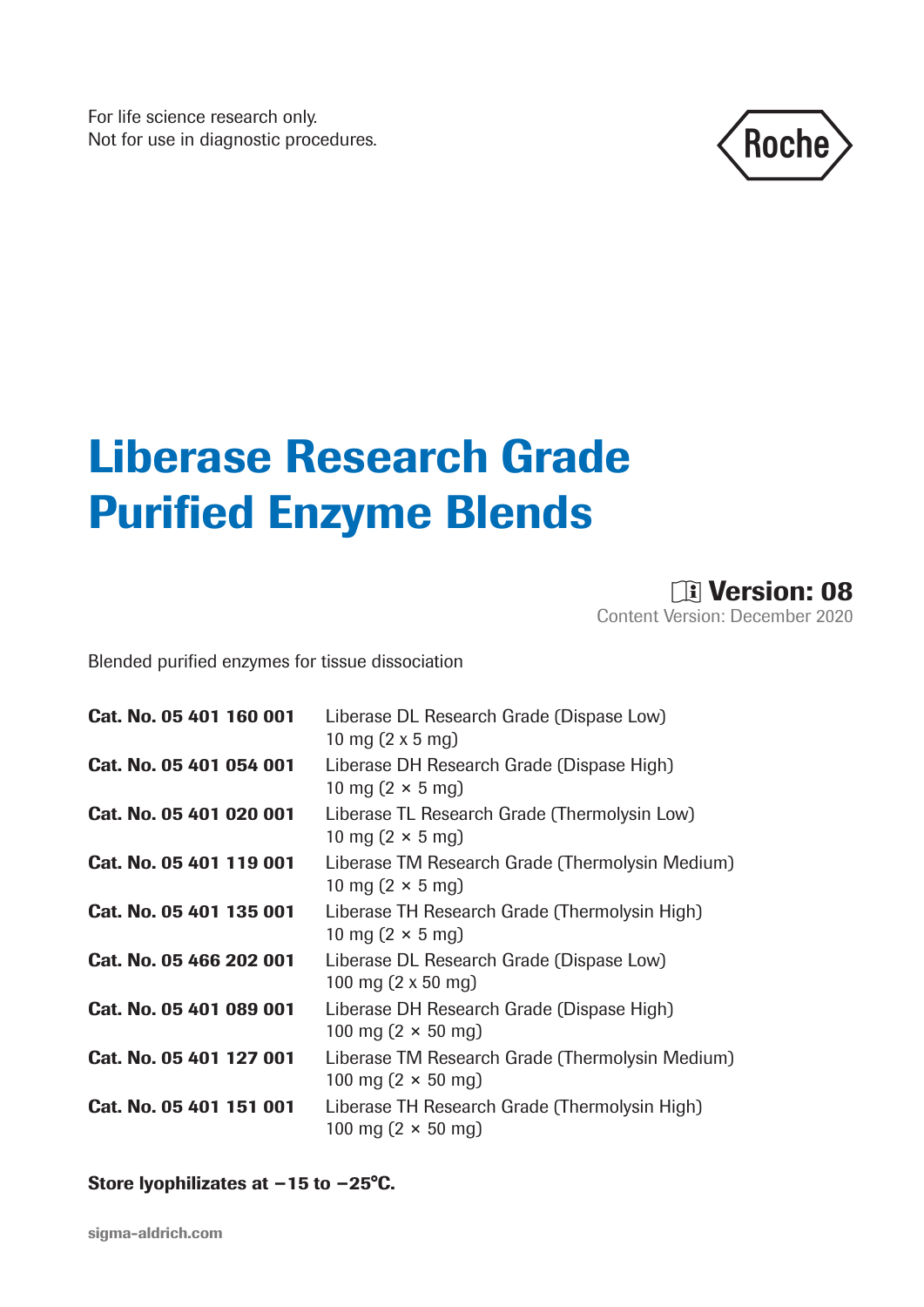| 1.           |  |
|--------------|--|
| 1.1.         |  |
| 1.2.         |  |
|              |  |
|              |  |
| 1.3.         |  |
| 1.4.         |  |
| 2.           |  |
| 2.1.         |  |
|              |  |
|              |  |
|              |  |
|              |  |
|              |  |
|              |  |
| 2.2.         |  |
|              |  |
|              |  |
| 2.3.         |  |
|              |  |
|              |  |
|              |  |
|              |  |
|              |  |
|              |  |
|              |  |
|              |  |
| 3.           |  |
| 4.           |  |
| 4.1.         |  |
|              |  |
| 4.2.<br>4.3. |  |
|              |  |
| 5.           |  |
| 5.1.         |  |
| 5.2.         |  |
| 5.3.         |  |
| 5.4.         |  |
| 5.5.         |  |
| 5.6.         |  |
| 5.7.         |  |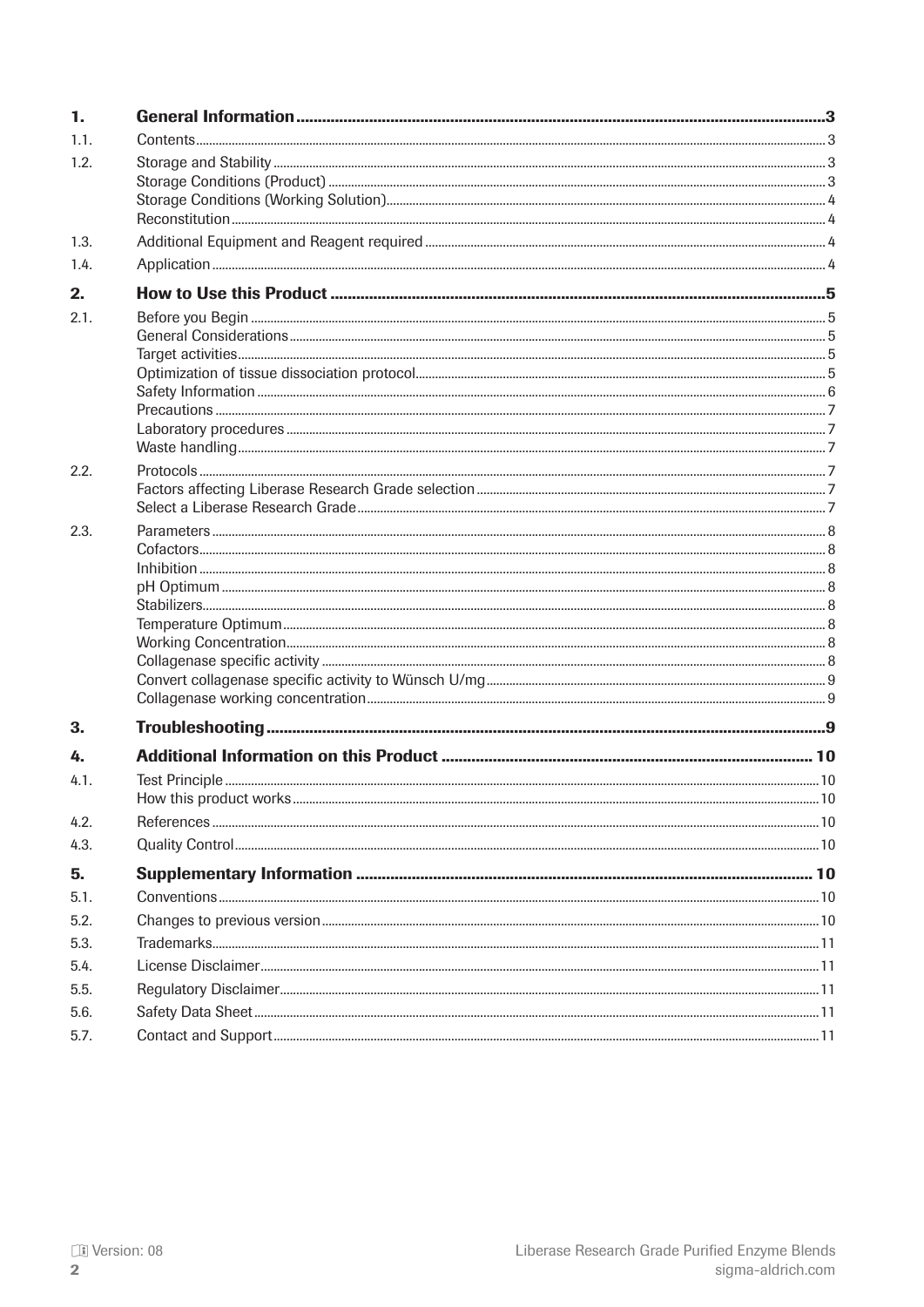# <span id="page-2-0"></span>1. General Information

### 1.1. Contents

| <b>Label</b>         | <b>Function / Description</b>                  | <b>Catalog Number</b> | <b>Content</b> |
|----------------------|------------------------------------------------|-----------------------|----------------|
| Liberase DL Research | White Iyophilizate, containing blended enzymes | 05 401 160 001        | 2 vials,       |
| Grade                | and a small quantity of buffer salts.          |                       | 5 mg each      |
|                      |                                                | 05 466 202 001        | 2 vials,       |
|                      |                                                |                       | 50 mg each     |
| Liberase DH Research | White lyophilizate, containing blended enzymes | 05 401 054 001        | 2 vials.       |
| Grade                | and a small quantity of buffer salts.          |                       | 5 mg each      |
|                      |                                                | 05 401 089 001        | 2 vials.       |
|                      |                                                |                       | 50 mg each     |
| Liberase TL Research | White lyophilizate, containing blended enzymes | 05 401 020 001        | 2 vials.       |
| Grade                | and a small quantity of buffer salts.          |                       | 5 mg each      |
| Liberase TM Research | White Iyophilizate, containing blended enzymes | 05 401 119 001        | 2 vials,       |
| Grade                | and a small quantity of buffer salts.          |                       | 5 mg each      |
|                      |                                                | 05 401 127 001        | 2 vials,       |
|                      |                                                |                       | 50 mg each     |
| Liberase TH Research | White Iyophilizate, containing blended enzymes | 05 401 135 001        | 2 vials,       |
| Grade                | and a small quantity of buffer salts.          |                       | 5 mg each      |
|                      |                                                | 05 401 151 001        | 2 vials,       |
|                      |                                                |                       | 50 mg each     |

### 1.2. Storage and Stability

### Storage Conditions (Product)

The product is shipped on dry ice.

When stored at −15 to −25°C, the lyophilizates are stable through the expiry date printed on the box label. *A* The expiration date is not printed on the individual vials.

| <b>Label</b> | <b>Storage</b>                         |
|--------------|----------------------------------------|
| Liberase DL  | Store dry at $-15$ to $-25^{\circ}$ C. |
| Liberase DH  |                                        |
| Liberase TL  |                                        |
| Liberase TM  |                                        |
| Liberase TH  |                                        |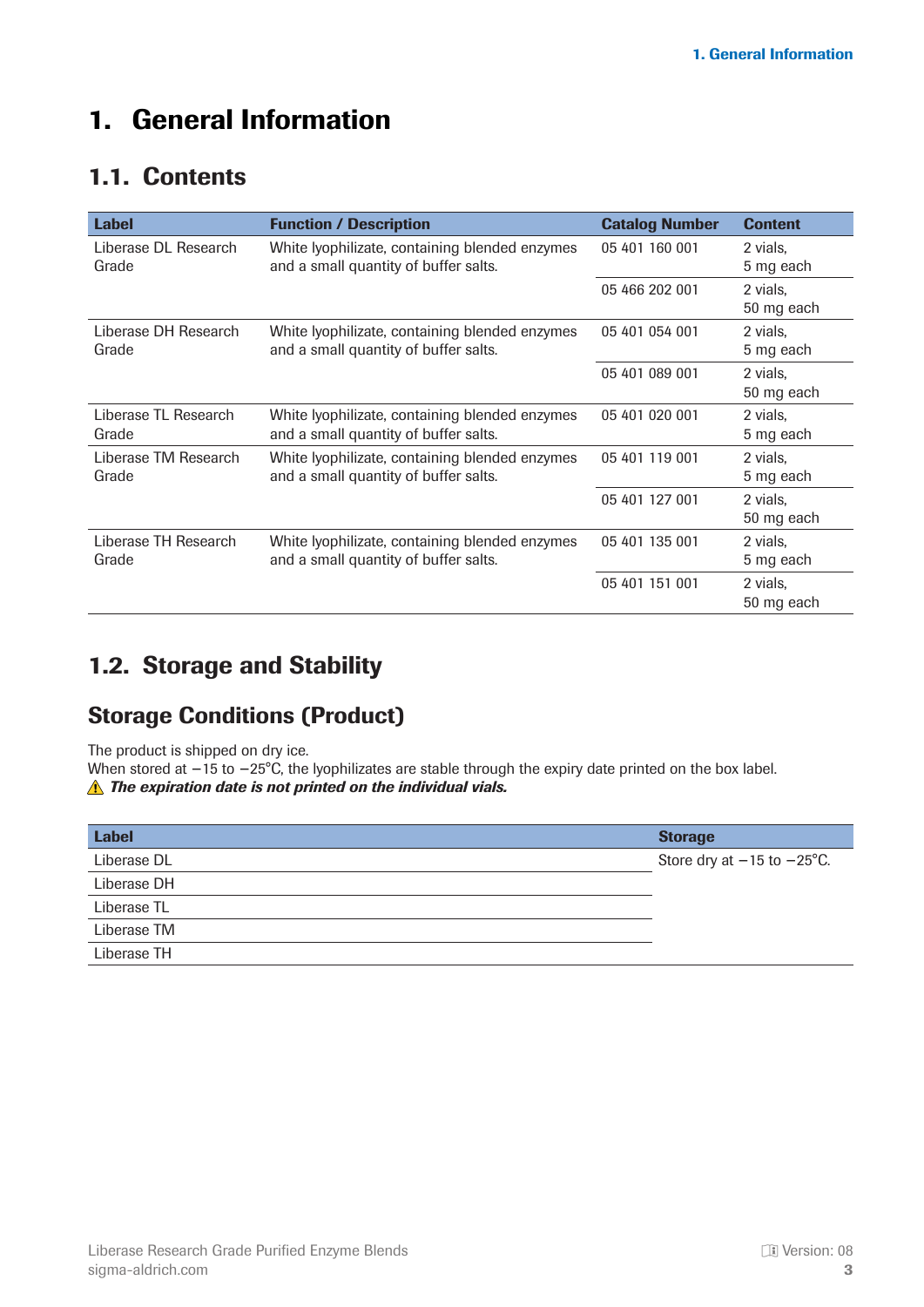### <span id="page-3-0"></span>Storage Conditions (Working Solution)

Store unused stock solution in single-use aliquots at −15 to −25°C. *Avoid repeated freezing and thawing.*

#### Reconstitution

- **Reconstitute the lyophilized enzyme with injection-quality sterile water or tissue-dissociation buffer.** – Do not use bacteriostatic water for injection. This type of water contains preservatives that inhibit collagenase enzyme activity.
	- *A* Do not add serum or other components that may influence enzyme activity to the dissociation *buffer, such as albumin or protease inhibitors. In addition, enzyme stability is reduced at higher concentrations and warmer temperatures (>+4°C), therefore, avoid both conditions for any duration of time.*
	- *Reconstitute the entire vial. Do not weigh individual aliquots of the lyophilizate. The introduction of moisture into the vial results in a decline in enzymatic activity.*

| <b>Vial Size</b> | <b>Reconstitution Volume</b><br>[ml] | <b>Collagenase Wünsch</b><br><b>Unit Concentration</b><br>[U/ml] | <b>Total Collagenase</b><br><b>Concentration</b><br>[mg/ml] |
|------------------|--------------------------------------|------------------------------------------------------------------|-------------------------------------------------------------|
| Small            |                                      | 13                                                               | 2.5                                                         |
| Large            | 10                                   | 26                                                               | 5.0                                                         |

2 Place vial on ice to rehydrate the lyophilized enzyme.

- Gently agitate the vial at  $+2$  to  $+8^{\circ}$ C until enzyme is completely dissolved (maximum 30 minutes).
- *Depending on the type of tissue-dissociation buffer used to dissolve Liberase Research Grade Purified Enzyme Blends, slight precipitations may be observed which are dissolved in the diluted working solution and have no influence on enzyme activity.*

3) Remove an aliquot of the stock solution to prepare the working solution, see section, Working Concentration.

# 1.3. Additional Equipment and Reagent required

#### For reconstitution of lyophilizates

• Injection-quality sterile water or tissue-dissociation buffer

# 1.4. Application

Liberase Research Grade Purified Enzyme Blends are mixtures of highly purified collagenase and neutral protease enzymes, formulated for efficient, gentle, and reproducible dissociation of tissue from a wide variety of sources. The purified collagenase enzymes are isoforms I and II, as specified by the nomenclature of Bond and Van Wart. The target substrates for these enzyme blends are the collagen and non-collagen proteins that comprise the intercellular matrix.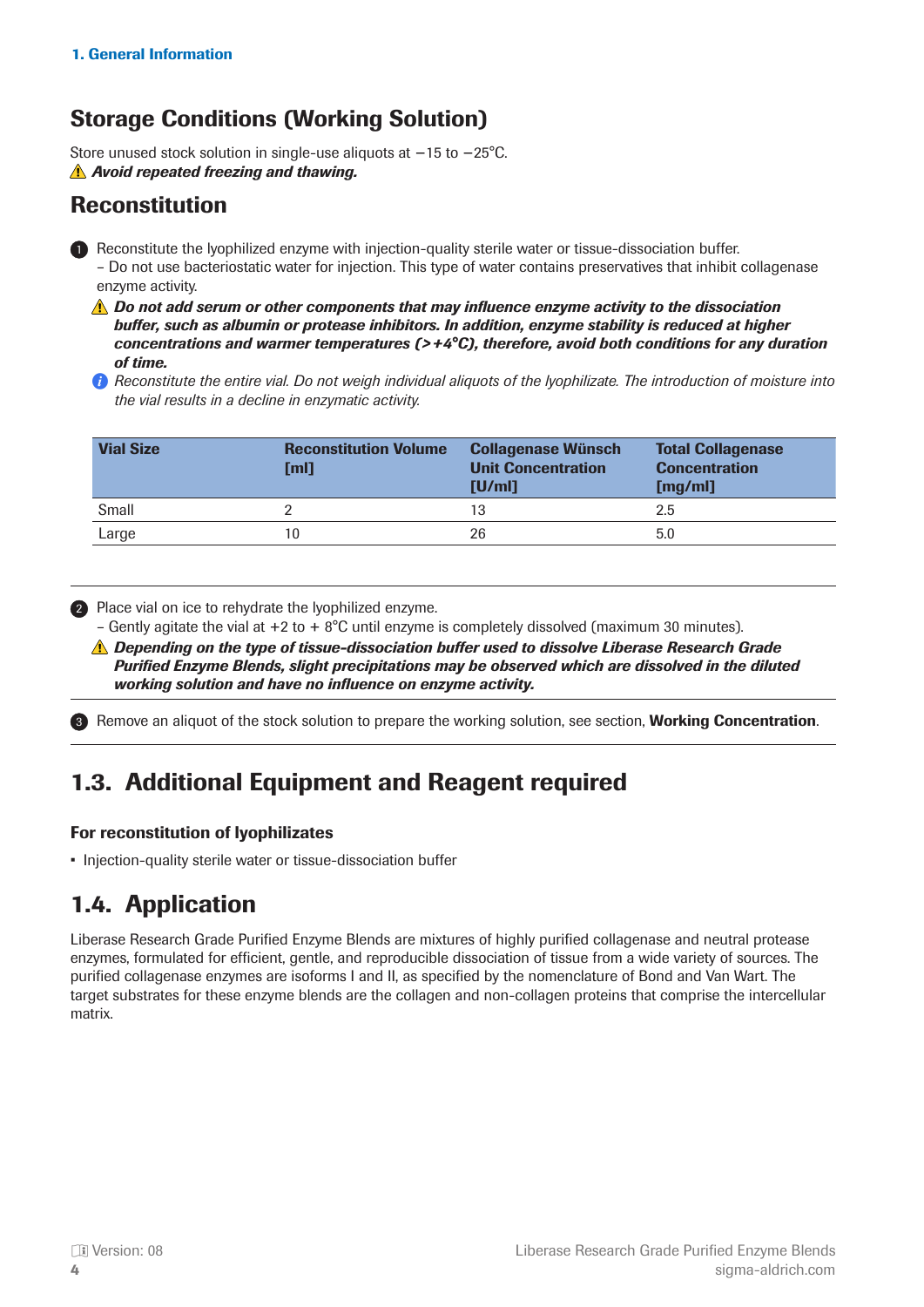# <span id="page-4-0"></span>2. How to Use this Product

# 2.1. Before you Begin

### General Considerations

#### Target activities

The principle difference between the Liberase Research Grade Purified Enzyme Blends is the amount of neutral protease activity, relative to its collagenase activity. Each vial of Liberase Research Grade Purified Enzyme Blend is filled by total protein mass. Combined collagenolytic activity of the collagenase I and II isoforms is measured by the method of Wünsch (Wünsch E, Heidrich HG, 1963). Neutral protease activity is measured by a non-fluorescent casein assay.

| <b>Product</b>                 | <b>Target</b><br><b>Collagenase</b><br><b>Content</b><br>[mg/vial] | <b>Target</b><br><b>Collagenase</b><br><b>Activity</b><br><b>[Wünsch U/</b><br>vial <sub>1</sub> | <b>Target</b><br><b>Neutral</b><br><b>Protease</b><br><b>Amount</b> | <b>Enzyme Mixture</b><br><b>Aggressiveness</b> | <b>Neutral</b><br><b>Protease</b><br><b>Type</b> | <b>Endotoxin</b><br>[EU/mg] |
|--------------------------------|--------------------------------------------------------------------|--------------------------------------------------------------------------------------------------|---------------------------------------------------------------------|------------------------------------------------|--------------------------------------------------|-----------------------------|
| Liberase DL                    | 5                                                                  | 26                                                                                               | Low                                                                 | $+^{(1)}$                                      | Dispace <sup>®</sup>                             | $\leq 50$                   |
| Research Grade                 | 50                                                                 | 260                                                                                              |                                                                     |                                                |                                                  |                             |
| I iberase DH<br>Research Grade | 5                                                                  | 26                                                                                               | High                                                                | $+++$                                          | Dispace <sup>®</sup>                             | $\leq 50$                   |
|                                | 50                                                                 | 260                                                                                              |                                                                     |                                                |                                                  |                             |
| I iberase TI<br>Research Grade | 5                                                                  | 26                                                                                               | Low                                                                 | $++$                                           | Thermolysin                                      | $\leq 50$                   |
| I iberase TM<br>Research Grade | 5                                                                  | 26                                                                                               | <b>Medium</b>                                                       | $++++$                                         | Thermolysin                                      | $\leq 50$                   |
|                                | 50                                                                 | 260                                                                                              |                                                                     |                                                |                                                  |                             |
| Liberase TH<br>Research Grade  | 5                                                                  | 26                                                                                               | High                                                                | $+ + + + +$ <sup>(2)</sup>                     | Thermolysin                                      | $\leq 50$                   |
|                                | 50                                                                 | 260                                                                                              |                                                                     |                                                |                                                  |                             |

#### Composition of Liberase Research Grade Purified Enzyme Blends

 $(1)$  + equals lowest neutral protease activity/mg protein.

 $(2)$  +++++ equals highest neutral protease activity/mg protein.

#### Optimization of tissue dissociation protocol

This section will help you interpret your tissue dissociation results, and find opportunities to improve your cell yield, viability, and/or functionality. Before continuing, see section, **Protocols, Factors affecting Liberase Research** Grade selection regarding enzyme requirements for tissue dissociation, as well as the points below:

- Liberase Research Grade Purified Enzyme Blends contain only collagenase and neutral protease.
- Collagenase enzymes digest the intercellular matrix.
- Neutral proteases act synergistic with collagenase.
- Given sufficient time and concentration, neutral proteases damage cell surface proteins.
- Time of dissociation, enzyme ratios, and enzyme concentration all affect the tissue-dissociation outcome.
- Use Liberase Research Grade Purified Enzyme Blends without modifying factors, such as serum, BSA, or protease inhibitors.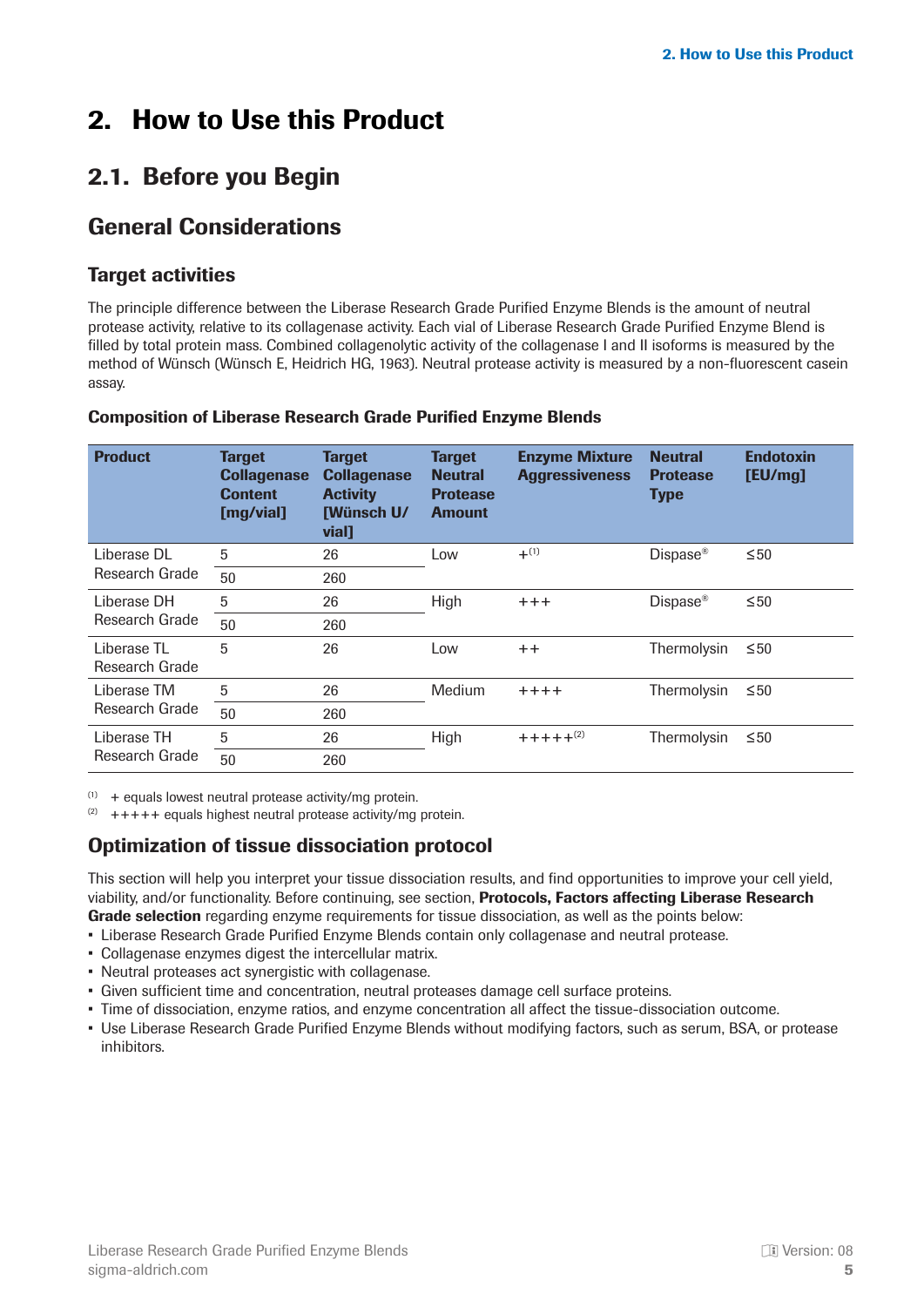#### <span id="page-5-0"></span>2. How to Use this Product

Use the following table for optimization in the sequence provided.



**1** Note whether the yield, viability, or functionality of your cells isolated with Liberase Research Grade Purified Enzyme Blend is less than optimal.  

2) Find the probable cause, then act on the recommendation.

3) Refer to enzyme mixture aggressiveness described in section, Target activities for information on neutral protease specific activity increasing within the Liberase Research Grade panel.  

| <b>Observation 1</b>                                      | <b>Observation 2</b>                          | <b>Possible Cause</b>                                     | <b>Recommendation</b>                                                                                       |
|-----------------------------------------------------------|-----------------------------------------------|-----------------------------------------------------------|-------------------------------------------------------------------------------------------------------------|
| Low cell viability.                                       | Dissociation very                             | Enzyme concentration too high.                            | Reduce enzyme concentration by 50%.                                                                         |
|                                                           | rapid.                                        | Enzyme mixture aggressiveness<br>too high.                | Select a Liberase Research Grade<br>Purified Enzyme Blend containing<br>lower amounts of neutral protease.  |
|                                                           | Dissociation very<br>slow.                    | Enzyme concentration too low.                             | Increase enzyme concentration by<br>50%.                                                                    |
|                                                           |                                               | Enzyme mixture aggressiveness<br>too low.                 | Select a Liberase Research Grade<br>Purified Enzyme Blend containing<br>higher amounts of neutral protease. |
| Impaired cell                                             | Cell viability                                | Enzyme concentration too high.                            | Reduce enzyme concentration by 25%.                                                                         |
| function.                                                 | >80%; cell yield is<br>reasonable.            | Enzyme mixture aggressiveness<br>too high.                | Select a Liberase Research Grade<br>Purified Enzyme Blend containing<br>lower amounts of neutral protease.  |
| Low cell yield.                                           | Cell viability<br>$>80\%$ .                   | Enzyme concentration too low.                             | Increase enzyme concentration by 25<br>to 50%.                                                              |
|                                                           |                                               | Enzyme mixture aggressiveness<br>too low.                 | Select a Liberase Research Grade<br>Purified Enzyme Blend containing<br>higher amounts of neutral protease. |
|                                                           | Cell viability                                | Enzyme concentration too high.                            | Reduce enzyme concentration by 50%.                                                                         |
|                                                           | $< 80\%$ .                                    | Enzyme mixture aggressiveness<br>too high.                | Select a Liberase Research Grade<br>Purified Enzyme Blend containing<br>lower amounts of neutral protease.  |
|                                                           |                                               | Mechanical (shear) force is<br>excessive                  | Reduce shear force in all aspects of<br>dissociation. Treat tissue gently.                                  |
| Released<br>cells clump in<br>gelatinous stringy<br>form. | Cell yield and<br>viability are<br>acceptable | DNA release subsequent to cell<br>lysis, causes clumping. | More prevalent in some tissues. If cell<br>viability is acceptable, add DNase to<br>dissociation mixture.   |
|                                                           | Cell yield or<br>viability are<br>reduced.    | Mechanical (shear) force is<br>excessive.                 | Reduce shear force in all aspects of<br>dissociation. Treat tissue gently.                                  |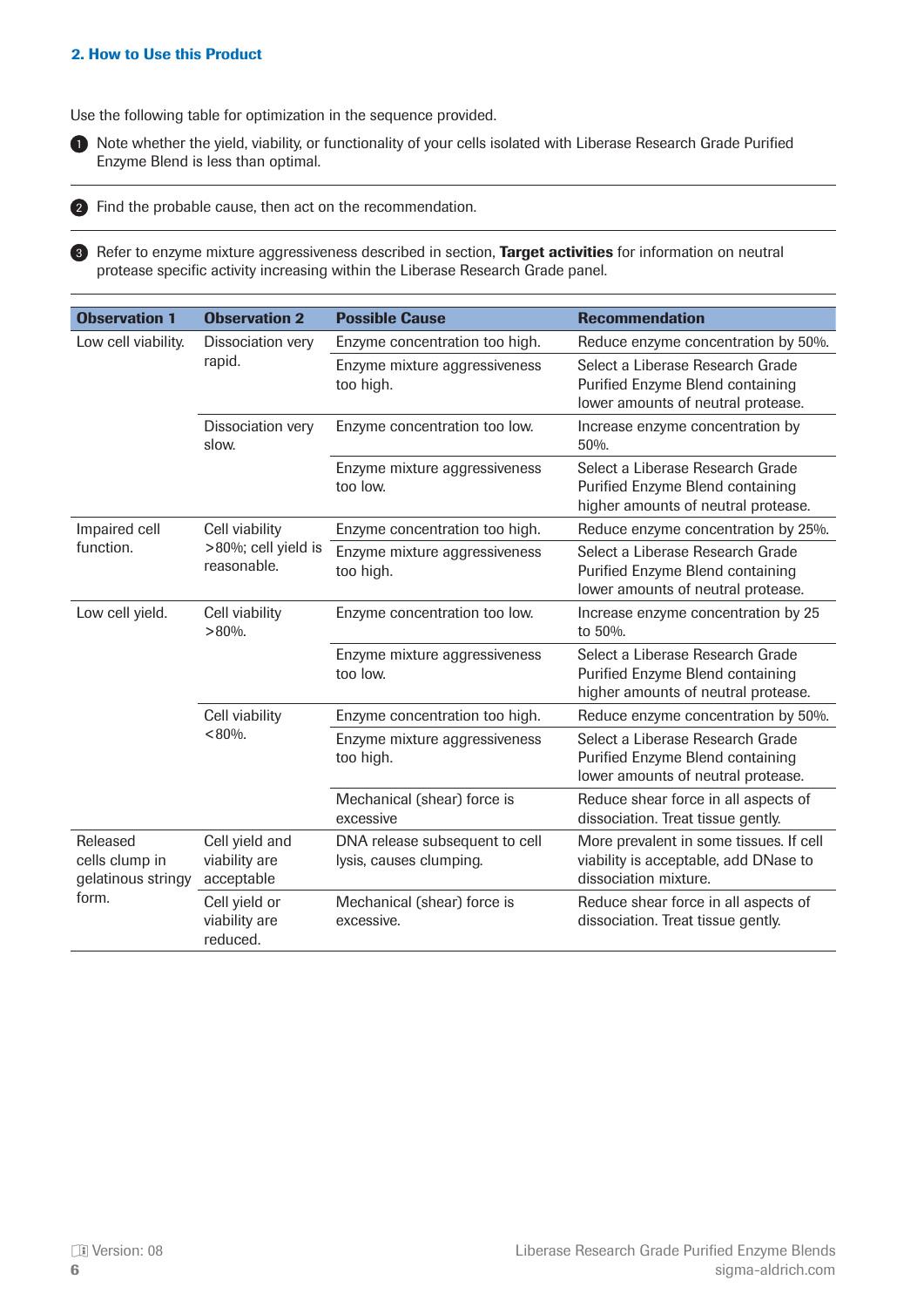# <span id="page-6-0"></span>Safety Information

#### **Precautions**

- Protect respiratory system, eyes, and skin when handling proteases.
- Open the vials inside a laminar flow hood.

#### Laboratory procedures

- Handle all samples as if potentially infectious, using safe laboratory procedures. As the sensitivity and titer of potential pathogens in the sample material varies, the operator must optimize pathogen inactivation by the Lysis / Binding Buffer or take appropriate measures, according to local safety regulations.
- Do not eat, drink or smoke in the laboratory work area.
- Do not pipette by mouth.
- Wear protective disposable gloves, laboratory coats and eye protection, when handling samples and kit reagents.
- Wash hands thoroughly after handling samples and reagents.

#### Waste handling

- Discard unused reagents and waste in accordance with country, federal, state, and local regulations.
- Safety Data Sheets (SDS) are available online on dialog.roche.com, or upon request from the local Roche office.

# 2.2. Protocols

#### Factors affecting Liberase Research Grade selection

Prior to choosing a Liberase Research Grade for your application, familiarize yourself with the factors that influence enzyme requirements. Enzyme requirements for tissue dissociation are determined by:

- Tissue type
- Species
- Dissociation protocol
- Desired outcome of tissue dissociation

#### Select a Liberase Research Grade

| If                                                                                       | Then                                                                                                                                                                                                                                                                                                                                                                                                                                                                                                                                                                |
|------------------------------------------------------------------------------------------|---------------------------------------------------------------------------------------------------------------------------------------------------------------------------------------------------------------------------------------------------------------------------------------------------------------------------------------------------------------------------------------------------------------------------------------------------------------------------------------------------------------------------------------------------------------------|
| you are dissociating<br>a tissue with which<br>you have no previous<br>experience,       | use Liberase TM Research Grade which has the greatest overall range of applicability<br>and is a good starting point for the dissociation of many tissues. The Liberase Research<br>Grade panel offers a continuous range of "Enzyme Mixture Aggressiveness". Liberase<br>DL Research Grade is the most gentle (lowest protease activity per mg of protein), and<br>Liberase TH Research Grade is the most aggressive (highest neutral protease activity per<br>mg protein). For additional information, see section, General Considerations, Target<br>activities. |
|                                                                                          | Use Liberase TM Research Grade at a concentration of 0.08 to 0.28 Wünsch U/ml.                                                                                                                                                                                                                                                                                                                                                                                                                                                                                      |
| you have previously<br>used collagenase for<br>this application,                         | in most cases, you can select a Liberase Research Grade based upon your previous<br>experience with traditional collagenase.<br>To estimate the working concentration, see section, Working Concentration.<br>Œ<br>After selecting a Liberase Research Grade and corresponding starting concentration,<br>apply it to your protocol. For additional information on optimization, review the<br>optimization table in section, General Considerations.                                                                                                               |
| you have not previously<br>isolated cells from<br>tissue through<br>enzymatic digestion, | see basic cell culture publications for background information; then refer to section,<br><b>Working Concentration.</b>                                                                                                                                                                                                                                                                                                                                                                                                                                             |

*Liberase Research Grade Purified Enzyme Blends are formulated for use with most calciumcontaining buffers. However, protease inhibitors, serum, and BSA will inhibit Liberase Research Grade performance, therefore, they must be excluded from the dissociation.*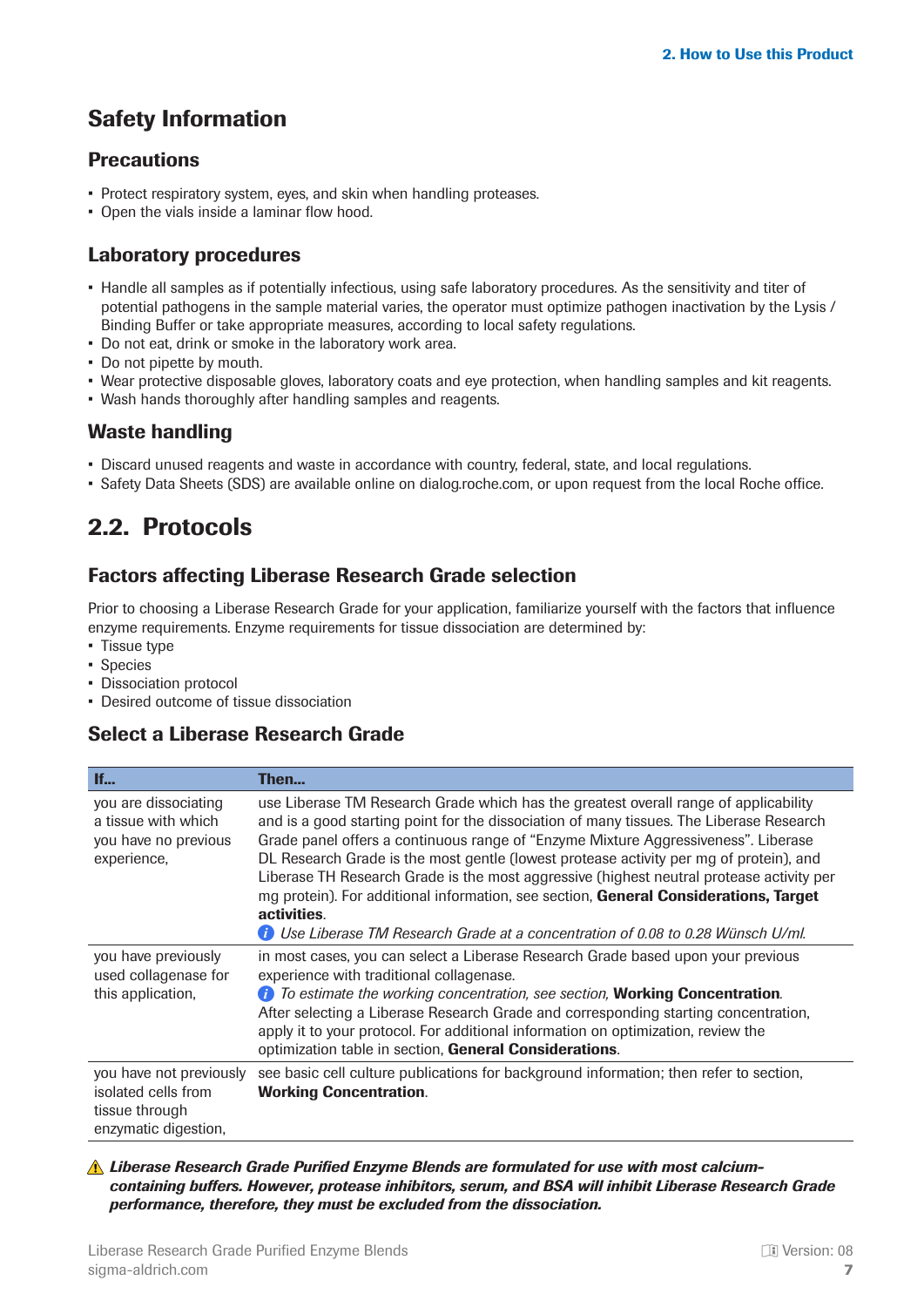# <span id="page-7-0"></span>2.3. Parameters

### **Cofactors**

Zinc, calcium

#### Inhibition

Purified collagenase contains approximately 1 mole of zinc and 2 to 7 moles of calcium per mole of enzyme. Exposure of the enzyme to divalent cation chelators removes zinc and calcium, thus rendering the enzyme inactive. Liberase Enzyme Blends are inhibited by:

- 0.1 M EDTA
- Cysteine
- Mercaptoethanol
- Protease inhibitors
- Serum
- Albumin

### pH Optimum

In general, the optimum pH for tissue dissociation is the one which is physiologically appropriate for the cells to be isolated (pH 7.4).

*Liberase Research Grade Purified Enzyme Blends are mixtures of enzymes that act differently upon different substrates. Plots of in vitro enzyme activity versus pH (measured with artificial substrates) cannot predict the effects of pH on tissue dissociation.*

### **Stabilizers**

Calcium

# Temperature Optimum

For general tissue dissociation, use a temperature range of +35 to +37ºC. Lower temperatures will reduce enzyme activity and the rate of tissue dissociation.

*Liberase Research Grade Purified Enzyme Blends are mixtures of enzymes that act differently upon different substrates. Plots of in vitro enzyme activity versus temperature (measured with artificial substrates) cannot predict the effects of temperature on tissue dissociation.*

### Working Concentration

All Liberase Research Grade Purified Enzyme Blends have substantially higher specific activities than traditional collagenases. This means that identical working concentrations of Liberase Research Grade and traditional collagenase, expressed in mg/ml, yield very different effective enzyme concentrations. The goal of this section is to estimate the best starting concentration of Liberase Research Grade to use. This is only a first step due to differences in procedure and lot-to-lot differences in traditional collagenase. After working with this starting concentration, see section. General Considerations, Optimization of tissue-dissociation protocol to find the best enzyme concentration, based upon your experimental needs.

#### Collagenase specific activity

Collagenase is traditionally diluted to a concentration expressed in mg/ml. Significant lot-to-lot differences in traditional collagenase specific activity require that you establish a new working concentration each time you change lots. This is not the case with Liberase Research Grade Purified Enzymes Blends. Each Liberase Research Grade Purified Enzyme Blend is blended from highly purified enzymes. It is essential to express collagenase concentration in Wünsch U/ml, instead of mg/ml.

*For consistency in your protocol, always express collagenase concentration in terms of enzyme units per milliliter (U/ml).*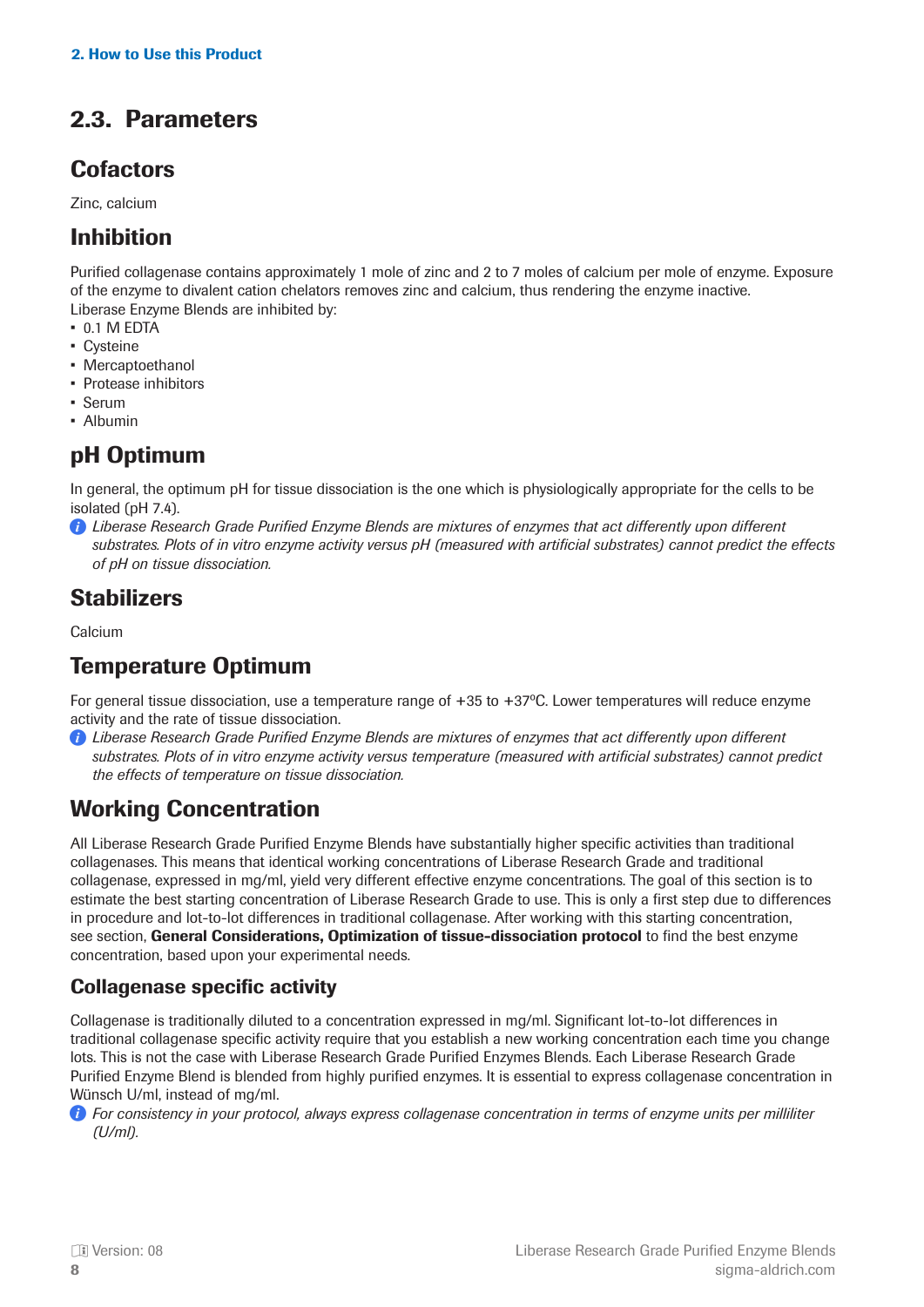#### <span id="page-8-0"></span>Convert collagenase specific activity to Wünsch U/mg

Use the following table to convert the collagenase enzyme activity of your current collagenase to Wünsch (collagenase) U/mg. This table calculates Wünsch U/mg from either FALGPA U/mg, or collagen degrading U/mg (Mandl U; CDU).

*These conversions are a reasonable approximation, based upon the expected precision of the different collagenase assays.* 

| <b>Convert from</b><br>[U/mg] | To<br>[U/mol] | <b>Divide</b> | <b>Example</b>                               |
|-------------------------------|---------------|---------------|----------------------------------------------|
| <b>FALGPA</b>                 | Wünsch        | by $3.9$      | 3.5 FALGPA U/mg $\div$ 3.9 = 0.9 Wünsch U/mg |
| CDU (Mandl)                   | Wünsch        | by 1,000      | 200 CDU/mg $\div$ 1,000 = 0.2 Wünsch U/mg    |

#### Collagenase working concentration

To estimate a working concentration of Liberase Research Grade, multiply your previous collagenase working concentration (mg/ml) by its specific activity (Wünsch U/mg), see section, **Specific Activity**, to obtain Wünsch units/ ml.

To determine how much Liberase Research Grade to use, first multiply your collagenase working concentration (in Wünsch U/ml) times the total volume of your working enzyme solution to obtain the total collagenase activity needed (Wünsch units). Divide the total collagenase activity required by the Liberase Research Grade stock concentration, see section, Reconstitution. This will tell you how many milliliters of Liberase Research Grade stock solution to use in your working enzyme solution.

# 3. Troubleshooting

| <b>Problem</b>                                                             | <b>Possible cause</b>                                                              | <b>Recommendation</b>                                                                                                                           |
|----------------------------------------------------------------------------|------------------------------------------------------------------------------------|-------------------------------------------------------------------------------------------------------------------------------------------------|
| Prolonged dissociation<br>time or incomplete<br>dissociation.              | Enzyme decay.                                                                      | Follow appropriate storage conditions, see section,<br><b>Storage Conditions (Product) and Storage</b><br><b>Conditions (Working Solution).</b> |
|                                                                            | Inappropriate Enzyme<br>reconstitution time.                                       | Follow appropriate reconstitution conditions, see<br>section, Reconstitution.                                                                   |
|                                                                            | Inappropriate Enzyme dilution.                                                     | Verify dilution.                                                                                                                                |
|                                                                            | Enzyme inhibition or tissue<br>exposed to enzyme inhibitors.                       | Check for presence of inhibitors in all buffers, see<br>section, Inhibition.                                                                    |
|                                                                            | Incubation temperature too low.                                                    | Verify +37°C is incubation temperature.                                                                                                         |
| Low cell viability and<br>yield.                                           | Tissue stored at elevated<br>temperature prior to<br>dissociation.                 | Reduce time and temperature of ischemia.                                                                                                        |
|                                                                            | Prolonged tissue ischemia time.                                                    | Reduce time of tissue ischemia.                                                                                                                 |
|                                                                            | Incubation time too long.                                                          | Reduce incubation time.                                                                                                                         |
|                                                                            | Inappropriate Research Grade<br>dilution.                                          | Verify dilution.                                                                                                                                |
|                                                                            | Incubation temperature too<br>high.                                                | Verify +37°C is incubation temperature.                                                                                                         |
| Decreased cell viability<br>or <i>in vitro</i> survival.                   | Endotoxin exposure.                                                                | Check all tissue dissociation reagents for endotoxin<br>contamination.                                                                          |
| Liberase Research Grade<br>does not go into solution<br>within 30 minutes. | The volume used for the<br>reconstitution of the lyophilized<br>enzyme is too low. | Increase volume of reconstitution buffer two-fold.                                                                                              |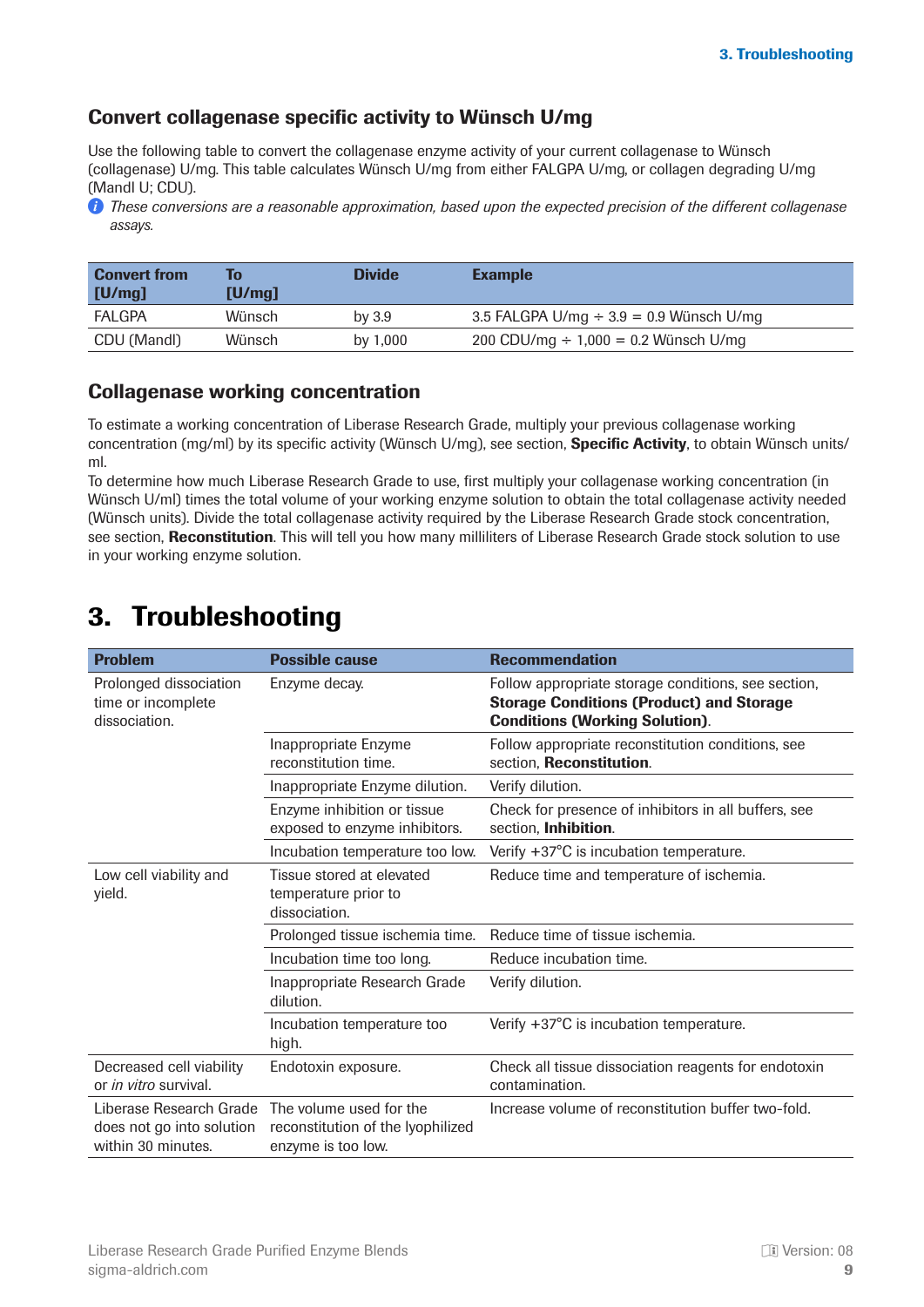# <span id="page-9-0"></span>4. Additional Information on this Product

# 4.1. Test Principle

#### How this product works

Liberase Research Grade Purified Enzymes are blends of purified collagenase isoforms I and II, and a neutral protease.

- The collagenase isoforms are purified from the fermentation of *Clostridium histolyticum*.
- Liberase DL and Liberase DH Research Grade contain the neutral protease Dispase®, which is purified from *Bacillus polymyxa* fermentation.
- Liberase TL, TM, and TH Research Grade contain the neutral protease thermolysin, which is purified from the fermentation of *Bacillus thermoproteolyticus*.

### 4.2. References

• Wünsch E, Heidrich HG. On the quantitative determination of collagenase. Hoppe Seylers Z Physiol Chem. 1963;333:149-151.

# 4.3. Quality Control

For lot-specific certificates of analysis, see section **Contact and Support**.

# 5. Supplementary Information

### 5.1. Conventions

To make information consistent and easier to read, the following text conventions and symbols are used in this document to highlight important information:

| <b>Text convention and symbols</b>                                                                                 |                                                                  |  |
|--------------------------------------------------------------------------------------------------------------------|------------------------------------------------------------------|--|
| Information Note: Additional information about the current topic or procedure.<br>Œ                                |                                                                  |  |
| Important Note: Information critical to the success of the current procedure or use of the product.<br>$\bigwedge$ |                                                                  |  |
| $(1)(2)(3)$ etc.                                                                                                   | Stages in a process that usually occur in the order listed.      |  |
| <b>008</b> etc.                                                                                                    | Steps in a procedure that must be performed in the order listed. |  |
| * (Asterisk)                                                                                                       | The Asterisk denotes a product available from Roche Diagnostics. |  |

### 5.2. Changes to previous version

Layout changes.

Editorial changes.

Update to include new safety Information to ensure handling according controlled conditions.